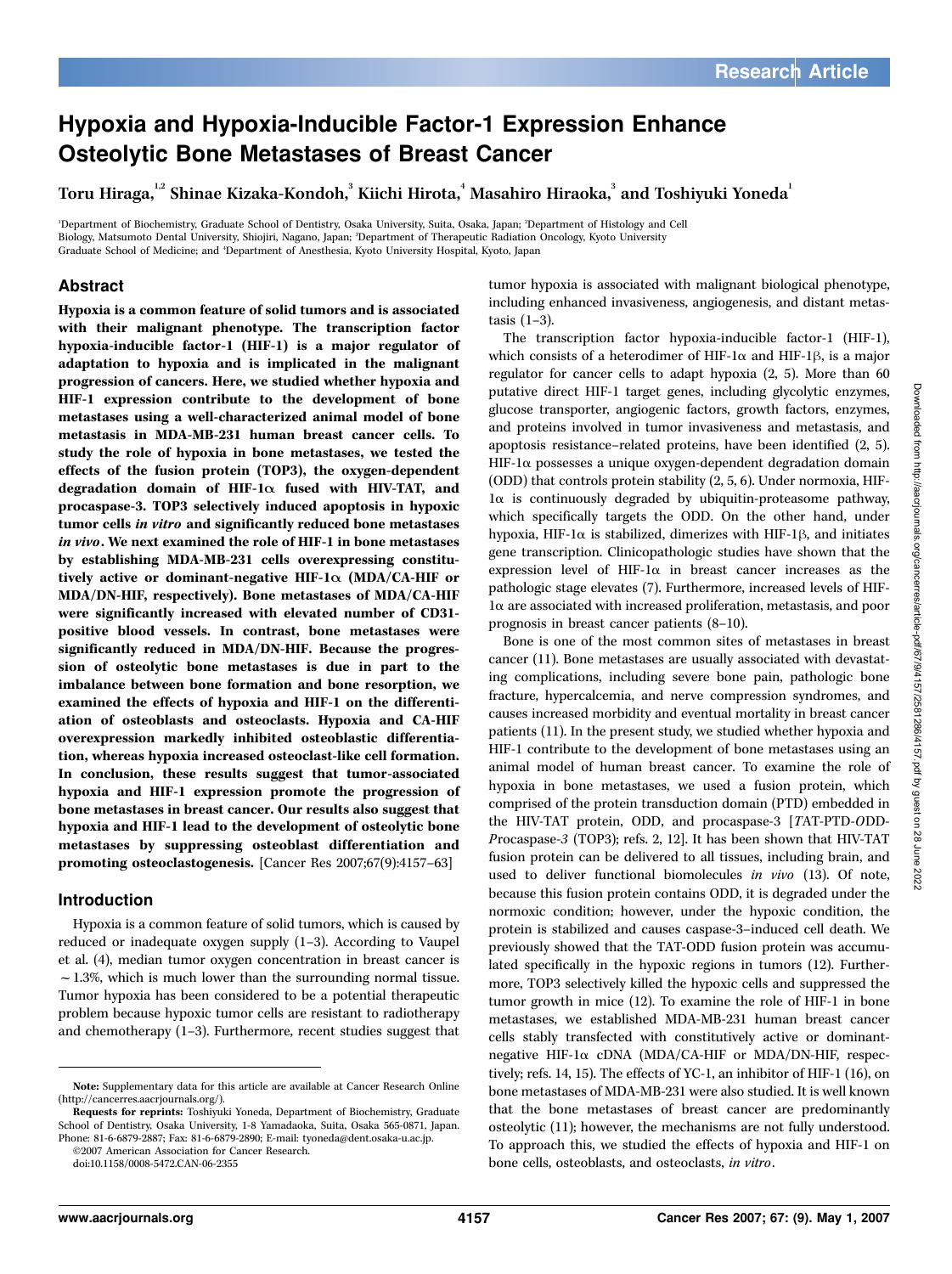## Materials and Methods

#### Reagents

Mouse monoclonal anti–HIF-1a antibody and rat monoclonal anti-CD31 antibody were purchased from BD Biosciences. Rabbit polyclonal antipoly(ADP-ribose) polymerase (PARP) antibody and mouse monoclonal anti-FLAG antibody were from Stressgen Bioreagents Corp. and Sigma, respectively. YC-1 [3-(5'-hydroxymethyl-2'-furyl)1-benzylindazole; ref. 16] was from Alexis Corp. Recombinant human bone morphogenetic protein 2 (BMP2) was obtained as described previously (17). All other chemicals used in this study were purchased from Sigma or Wako Pure Chemical Industries, Ltd., unless otherwise described.

### Cell Culture

The human breast cancer cell line MDA-MB-231 (American Type Culture Collection) was cultured in DMEM (Sigma) supplemented with 10% FCS (Asahi Glass Techno Corp.) and 100 µg/mL kanamycin sulfate (Meiji Seika Kaisha, Ltd.). C3H10T1/2 cells were purchased from RIKEN BioResource Center and cultured in  $\alpha$ -MEM (Sigma) supplemented with 10% FCS and 100 Ag/mL kanamycin sulfate. Mouse primary osteoblasts were isolated as described previously (17). All cells were maintained in a humidified atmosphere of 5%  $CO<sub>2</sub>$  in air. Hypoxia was achieved by incubating cells in a humidified environment at  $37^{\circ}$ C in a CO<sub>2</sub> incubator (ASTEC Co., Ltd.) maintained at 94%  $N_2$ , 5%  $CO_2$ , and 1%  $O_2$ .

### TAT Fusion Protein

TOP3 and TAT-PTD-ODD fused to  $\beta$ -galactosidase (TAT-PTD-ODD- $\beta$ -Gal) were prepared as previously described (12). For X-gal staining, TAT-ODD- $\beta$ -Gal (1 unit of  $\beta$ -Gal activity/mL) was added to subconfluent MDA-MB-231 cells in 24-well plates and the cells were cultured for 24 h. X-gal staining was done as described previously (12).

### Western Blot

Whole-cell lysates and nuclear extracts were prepared as described previously (17, 18). Equivalent amounts were loaded for SDS-PAGE, and immunoblotting was done (17, 18). We confirmed that equal amounts of proteins were loaded by staining the transferred membranes with Ponceau S.

### Apoptosis

Subconfluent MDA-MB-231 cells in six-well plates were treated with TOP3 (15 µg/mL) for 36 h. Apoptosis in MDA-MB-231 cells were determined using a fluorescence-activated cell sorting (FACS) technique as previously described (18). The percentages of sub- $G_1$  nuclei in the population were determined as percentage apoptosis.

#### Transfection

The cDNAs encoding constitutively active (14) and dominant-negative (15) forms of HIF-1 $\alpha$  ligated into pcDNA3 (Invitrogen) and p3XFLAG-CMV10 vector (Sigma) were transfected into MDA-MB-231 cells using FuGENE 6 Transfection Reagent (Roche Diagnostics Co.) according to the manufacturer's protocol (MDA/CA-HIF and MDA/DN-HIF). As a control, empty pcDNA3 vector was similarly transfected into MDA-MB-231 cells (MDA/EV). Colonies resistant to 1 mg/mL G418 (Sigma) were isolated and cloned.

### ELISA

MDA-MB-231 cells  $(1 \times 10^4)$  were plated in 48-well plates. When near confluence, the cells were rinsed with PBS and  $250 \mu$ L of serum-free DMEM was added to each well. The conditioned medium was collected after 48 h. Concentrations of vascular endothelial growth factor (VEGF) in the conditioned medium were determined by ELISA (R&D Systems, Inc.) according to the manufacturer's instruction. Data are expressed as amount  $% \mathcal{N}$ of VEGF produced (pmol/L/mL) per  $10^5$  cells.

### Animal Experiments

Under the anesthesia with pentobarbital (0.05 mg/g body weight; Dainippon Pharmaceutical Co., Ltd.), parental MDA-MB-231, MDA/EV, MDA/CA-HIF, or MDA/DN-HIF cells  $(1 \times 10^5/0.1 \text{ mL PBS})$  were injected into the left cardiac ventricle of nude mice (female, 4-week-old, SLC Japan Co., Ltd.) as previously described (18). TOP3 (2 or 20 mg/kg) was i.p. injected on days 14, 18, 22, and 26. YC-1 (30 mg/kg) was i.p. injected daily for 2 weeks from day 14 (16). In all experiments, mice were sacrificed at day 28. The number of mice used in each experiment was described in each figure. All animal experiments were reviewed by the Institutional Review Board of Animal Experiments in Osaka University Graduate School of Dentistry.

#### X-ray Analysis of Osteolytic Lesion Area

Areas of osteolytic lesions were determined on radiographs as described previously (18). Radiographs were analyzed carefully by two different individuals who had no prior knowledge of the experimental protocol. Data are shown as osteolytic lesion area  $(nm^2)/$ mouse.

#### Histologic and Immunohistochemical Analysis

Paraffin sections of the femora and tibiae were made as previously described (18).

Detection of hypoxia. The hypoxic regions in the bone metastases were detected using Hypoxyprobe-1 kit (Chemicon International, Inc.) according to the manufacturer's protocol. Briefly, the tumor-bearing mice were i.p. injected with pimonidazole hydrochloride (60 mg/kg) and were sacrificed 2 h later. The accumulation of pimonidazole was visualized by the immunohistochemical technique.

Immunohistochemistry. Immunohistochemical staining of HIF-1 $\alpha$  and CD31 was done using VECTASTAIN Elite ABC kit (Vector Laboratories, Inc.) according to the manufacturer's protocol. Chromogen was developed using 3,3'-diaminobenzidine substrate kit (Vector Laboratories). The slides were counterstained with hematoxylin.

Enzyme histochemistry. Tartrate-resistant acid phosphatase (TRAP) and alkaline phosphatase activities were detected by histochemical staining technique as described previously (18, 19).

#### Histomorphometric Analysis

Tumor burden. Histomorphometric analysis of tumor burden in bone was done as described previously (18). Data are shown as tumor area  $(mm<sup>2</sup>)$  / animal.

Microvessel density. CD31-positive microvessels were counted in five random fields at 200 magnification. Data are shown as the number of CD31-positive microvessels/mm<sup>2</sup> tumor area.

All of the histomorphometric analyses were done extensively and carefully by two different individuals, all of whom were without knowledge of the experimental protocol.

#### Adenovirus

The recombinant adenovirus carrying CA-HIF-1 $\alpha$  was constructed using Adenovirus Expression Vector Kit (TAKARA Bio, Inc.) according to the manufacturer's protocol. As a control, the adenovirus carrying enhanced green fluorescent protein (EGFP) was used. The viruses showed no proliferative activity due to a lack of E1A-E1B (20). Titers of the viruses were determined by a modified point assay (20).

### Alkaline Phosphatase Staining

C3H10T1/2 cells  $(1 \times 10^4$  per well/48-well plate) were cultured in the presence of 100 ng/mL BMP2 for 7 days under 20% or 1%  $O_2$ . The cells were stained with a mixture of 330 µg/mL nitroblue tetrazolium, 165 µg/mL bromochoroindoylphosphate, 100 mmol/L NaCl, 5 mmol/L MgCl<sub>2</sub>, and 100 mmol/L Tris (pH 9.5).

#### Alizarin Red Staining

Mouse primary osteoblasts  $(1 \times 10^4$  per well/48-well plate) were cultured in the presence of 100 ng/mL BMP2, 5 mmol/L  $\beta$ -glycerophosphate, and 100  $\upmu\text{g/mL}$  ascorbic acid for 14 days under 20% or 1%  $\text{O}_2.$  The cells were rinsed twice with PBS, fixed in 10% buffered formalin, and stained with 1% alizarin red solution for 5 min.

### Reverse Transcription PCR

Total RNA was isolated using TRI Reagent (Sigma) and single-strand cDNA was synthesized usingBD PowerScript Reverse Transcriptase (BD Biosciences). The primer sets used for PCR were as follows: mouse Runx2,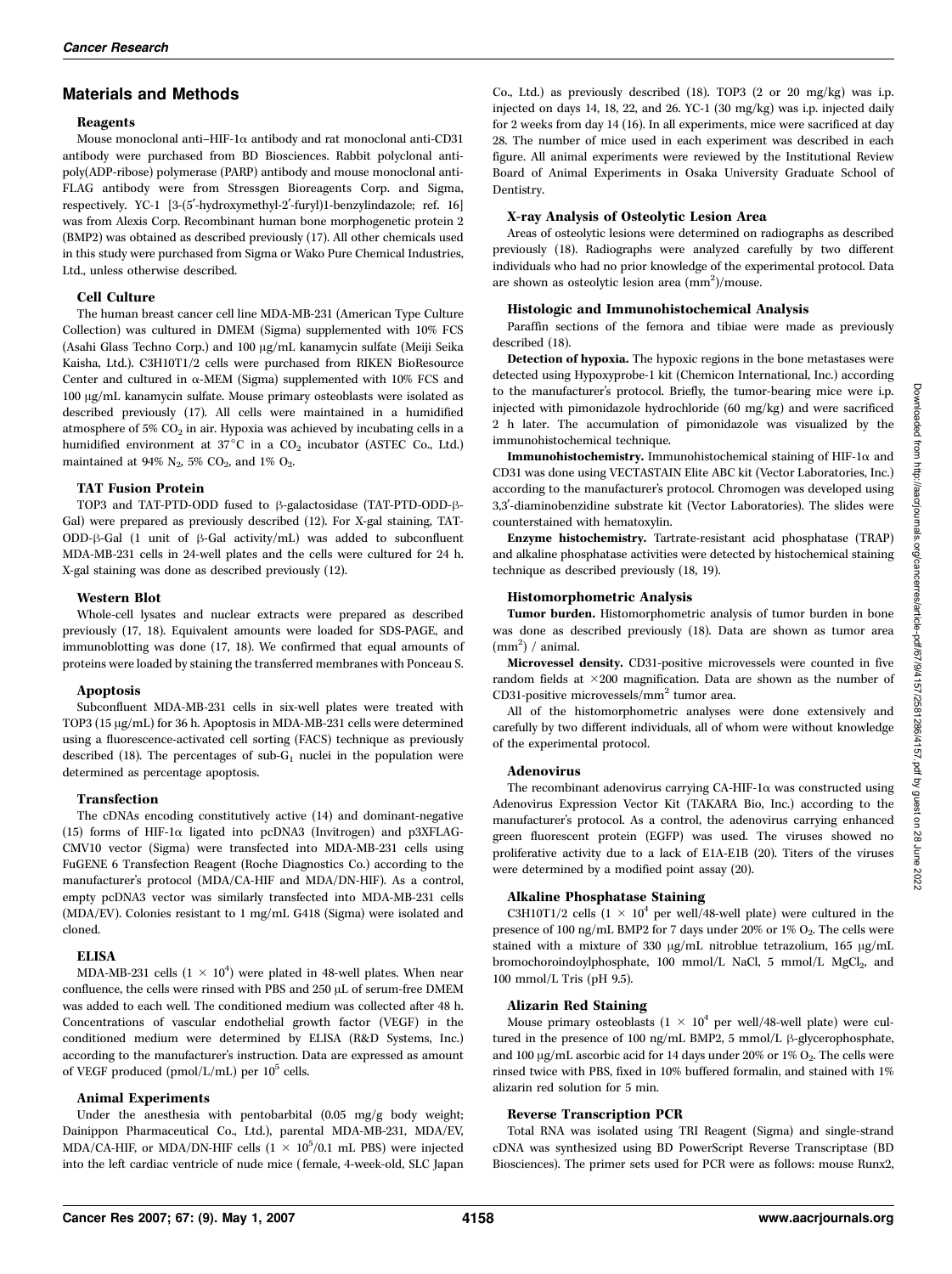



Figure 1. Hypoxia and HIF-1 $\alpha$  expression in bone metastases of MDA-MB-231 human breast cancer cells in nude mice. Hypoxia  $(B)$  was determined by the accumulation of pimonidazole as described in Materials and Methods. HIF-1 $\alpha$ expression  $(C)$  was determined by immunohistochemistry.  $(A, B \times E)$  staining: D, negative control of HIF-1 $\alpha$  immunohistochemistry;  $*$ , bone; original magnification,  $\times$ 200).

GCCGGGAATGATGAGAACTA/GGACCGTCCACTGTCACTTT; mouse osteocalcin, AAGCAGGAGGGCAATAAGGT/ACTTGCAGGGCAGAGAGAGA; mouse glyceraldehyde-3-phosphate dehydrogenase (GAPDH), TTGAA-GGGTGGAGCCAAACG/ACACATTGGGGGTAGGAACACG. PCR products were separated on 2% agarose gels containing ethidium bromide and visualized under UV light. The size of the fragments was confirmed by

reference to 100-bp DNA ladder. Quantification of amplified mRNA was done by densitometry assisted by the image analysis software Scion Image (Scion Corporation).

#### Osteoclast Differentiation In vitro

Spleen cells were isolated from ddY mice (male, 4-week-old, SLC Japan) and cultured in aMEM supplemented with 10% FCS, 30 ng/mL recombinant human macrophage colony-stimulating factor (M-CSF; Peprotech EC, Ltd.), and 50 ng/mL recombinant human soluble receptor activator of nuclear factor- $\kappa$ B ligand (sRANKL; Peprotech EC) for 6 days under normoxia or hypoxia. At the end of the culture, the cells were stained with TRAP, a marker enzyme of osteoclasts usinga commercially available kit (Sigma). TRAP-positive multinucleated (three or more nuclei) cells in each well were counted under light microscope. Data are shown as number of TRAPpositive multinucleated cells per well.

#### Statistical Analysis

Data are expressed as the mean  $\pm$  SE and were analyzed by one-way ANOVA followed by Fisher's protected least-significant differences post hoc test (StatView; SAS Institute, Inc.) for determination of differences between groups. Student's  $t$  test or Welch's  $t$  test was conducted when two groups were compared.  $P$  values of <0.05 were considered significant.

### **Results**

Hypoxia in bone metastases of MDA-MB-231 human breast cancer cells. To rationalize the use of the animal model of MDA-MB-231 human breast cancer cells in this study, we first determined the presence of hypoxic regions in the bone metastases usinga hypoxic marker pimonidazole. Immunohistochemical study showed the accumulation of pimonidazole in MDA-MB-231 cells colonized in bone (Fig. 1). Because pimonidazole accumulates in the cells that have oxygen concentration <10 mmHg  $pO_2$ , which corresponds to  $\sim$  1.3% O<sub>2</sub> in the gas phase (2), the result suggests that the bone metastases in this animal model include equivalent levels of hypoxic regions to human breast cancers (4).

Effects of TOP3 on bone metastases of MDA-MB-231 cells. To study the role of hypoxia in bone metastases, we examined effects of TOP3 (12). Consistent with the previous report (12), our in vitro study using TAT-PTD-ODD- $\beta$ -Gal showed that  $\beta$ -Gal activity was markedly increased in MDA-MB-231 cells cultured under the hypoxic condition compared with the cells cultured under normoxia, verifying the



Figure 2. Effects of TOP3 on bone metastases of MDA-MB-231 cells. A, effect of TOP3 on the cleavage of PARP in MDA-MB-231 cells determined by Western blot (WB). The cells were cultured with TOP3 (15 µg/mL) for 36 h under 20% or 1% O<sub>2</sub> (thin arrow, intact PARP; thick arrow, cleaved PARP). B, effects of TOP3 on apoptosis in MDA-MB-231 cells. The cells were cultured with TOP3 (15  $\mu$ g/mL) for 36 h under 20% or 1% O<sub>2</sub>. Apoptosis was evaluated using FACS as described in Materials and Methods. Data are shown as apoptosis relative to 20% O<sub>2</sub>. C, effects of TOP3 on the growth of MDA-MB-231 tumors in the orthotopic mammary fat pad. Data are shown as tumor volume (mm<sup>3</sup>;  $n = 9$ /group). \*,  $P < 0.05$ , significantly different from vehicle. D, effects of TOP3 on bone metastases of MDA-MB-231 cells. The metastatic tumor burden in bone was assessed by histomorphometry as described in Materials and Methods. Data are shown as tumor area (mm<sup>2</sup>) / mouse  $(n = 9$ /group).  $\kappa$ ,  $P < 0.05$ , significantly different from vehicle.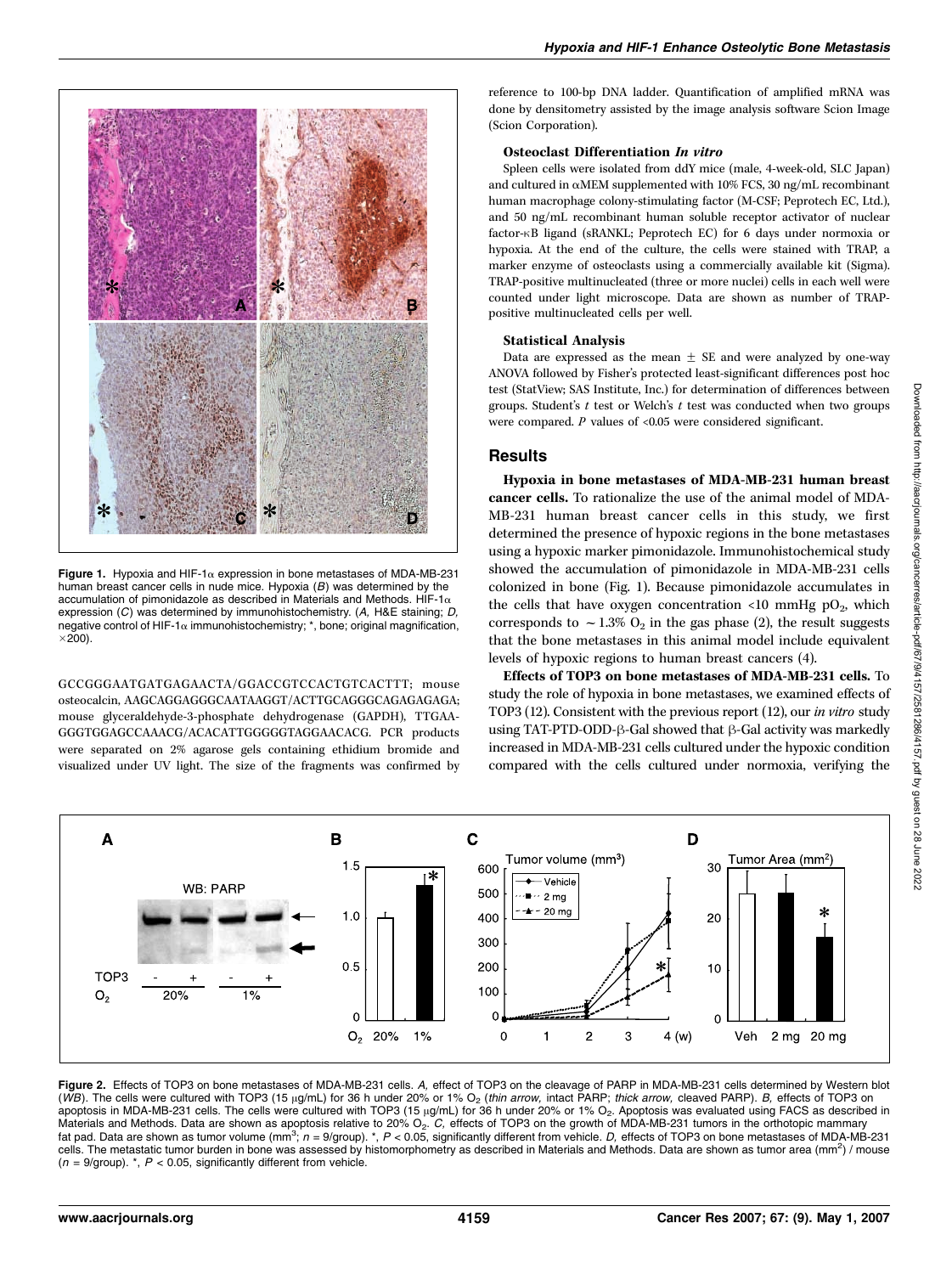

Figure 3. Effects of CA-HIF-1a on bone metastases of MDA-MB-231 cells. A, establishment of MDA-MB-231 cells overexpressing CA-HIF-1a (MDA/CA-HIF). Expression of CA-HIF-1 $\alpha$  was determined by Western blot [EV, empty vector-transfected clone; clone 1 (CL1); low expression clone; clone 2 (CL2), high expression clone; \*, endogenous wild-type HIF-1a; arrow, CA-HIF-1a]. B, VEGF production by MDA/CA-HIF. The cells were cultured with serum-free medium for 48 h under normoxia. The conditioned medium was collected and VEGF concentration was measured by ELISA. Columns, amount of VEGF produced (pg/mL/10<sup>5</sup> cells/48 h;  $n = 3$  group). \*,  $P < 0.01$ , significantly different from MDA/EV; +,  $P < 0.01$ , significantly different from MDA/CA-HIF clone 1. C, histomorphometric analysis of tumor burden of MDA/CA-HIF in the hind limbs in nude mice. Left, representative histologic view of bone metastases of MDA/EV (EV) and MDA/CA-HIF (clone 2; CA-HIF). H&E staining: T: tumor; BM: bone marrow, original magnification, ×25. Tumor burden was determined as described in Materials and Methods. Quantitative data are shown as tumor area (mm<sup>2</sup>) / mouse (n = 9/group). \*, P < 0.05, significantly different from MDA/EV. D, histomorphometric analysis of blood vessel density in bone metastases of MDA/CA-HIF (clone 2). Blood vessel density was determined as described in Materials and Methods. Data are shown as number of blood vessels (BV) / mm<sup>2</sup> tumor area ( $n = 9$ /group). \*, P < 0.05, significantly different from MDA/EV.

oxygen-dependent stability of TAT-PTD-ODD fusion proteins in MDA-MB-231 cells (Supplementary Fig. S1). We then examined effects of TOP3 on MDA-MB-231 cells in vitro. Western blot analysis showed that TOP3 increased the cleavage of a caspase-3 substrate protein PARP in the hypoxic cultures (Fig. 2A). Furthermore, apoptosis in

MDA-MB-231 cells was significantly increased by the TOP3 treatment under hypoxia (Fig. 2B). We further examined the effects of TOP3 on MDA-MB-231 tumors in vivo. I.p. administrations of TOP3 inhibited the orthotopic tumor formation and the development of bone metastases in a dose-dependent manner (Fig. 2C and D).



Figure 4. Effects of DN-HIF-1a and YC-1 on bone metastases of MDA-MB-231 cells. A, expression of endogenous wild-type HIF-1a in MDA/EV and MDA/DN-HIF (DN) under normoxia and hypoxia. B, histomorphometric analysis of tumor burden of MDA/DN-HIF in the hind limbs in nude mice. Left, representative histologic view of bone metastases of MDA/EV and MDA/DN-HIF (DN-HIF). H&E staining: T: tumor; BM: bone marrow, original magnification, ×25. Tumor burden was determined as described in Materials and Methods. Quantitative data are shown as tumor area (mm<sup>2</sup>) / mouse ( $n = 9$ /group). \*, P < 0.05, significantly different from MDA/EV. C, effects of YC-1 on nuclear HIF-1 $\alpha$  expression in parental MDA-MB-231 cells. The cells were treated with YC-1 (1, 10, or 100  $\mu$ mol/L) 5 min before being cultured under hypoxic conditions for 4 h. D, histomorphometric analysis of tumor burden of parental MDA-MB-231 cells in the hind limbs in nude mice treated without or with YC-1. Left, representative histologic view of bone metastases of parental MDA-MB-231 cells treated with vehicle or YC-1. H&E staining: original magnification, ×25. Tumor burden was determined as described in Materials and Methods. Quantitative data are shown as tumor area (mm<sup>2</sup>) / mouse (n = 5/group). \*,  $\overline{P}$  < 0.05, significantly different from vehicle.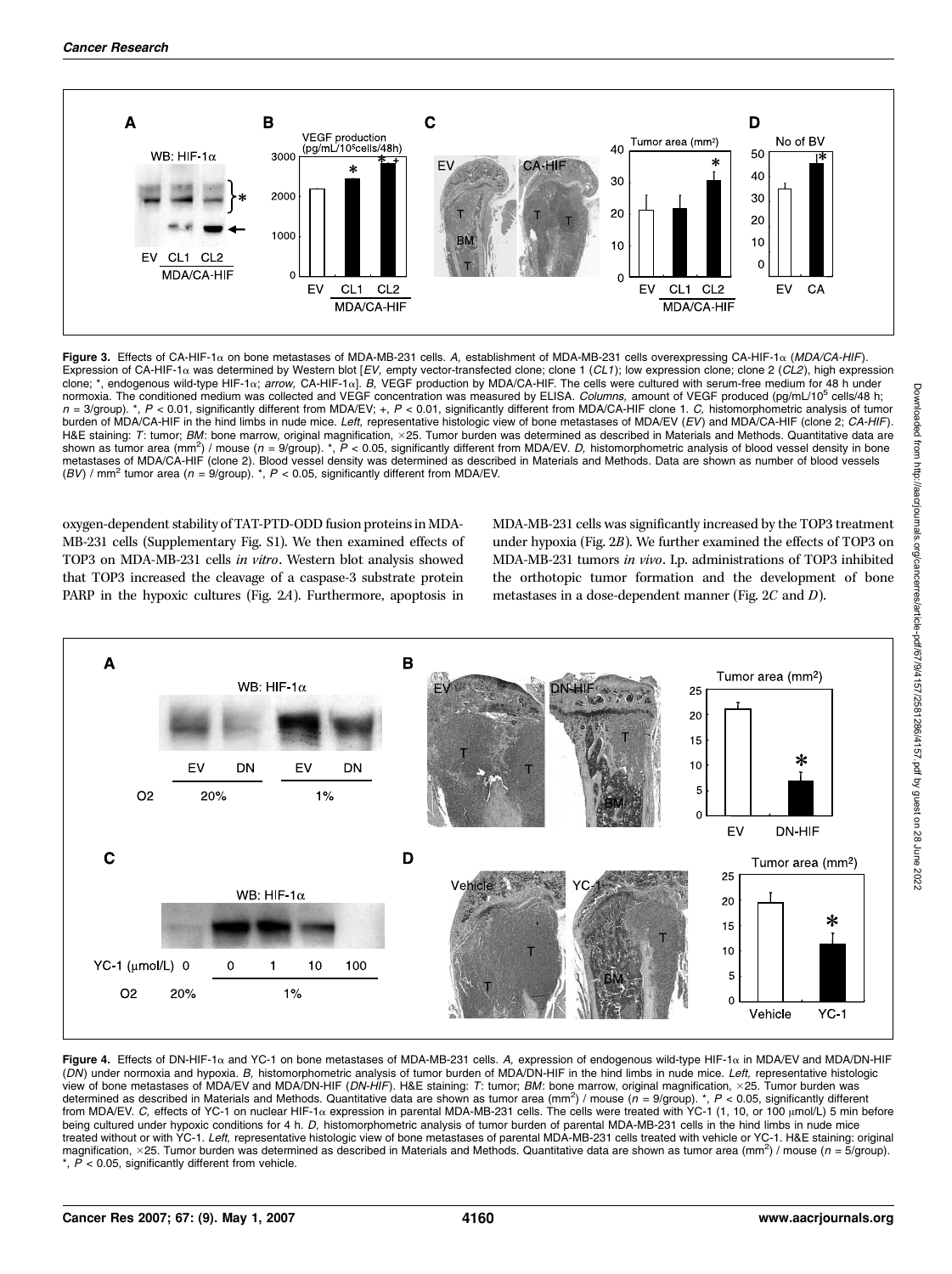

Figure 5. Effects of hypoxia, HIF-1 expression, and acidosis on osteoblast differentiation. A, effects of hypoxia on osteoblast differentiation determined by alkaline phosphatase (ALPase) activity in C3H10T1/2 cells, alizarin red staining of mouse primary calvarial osteoblasts, and semiquantitative RT-PCR analysis of Runx2 and osteocalcin (OC) mRNA expression in C3H10T1/2 cells cultured with or without BMP2 (100 ng/mL) under normoxia or hypoxia. B, effects of HIF-1 expression on osteoblast differentiation determined by ALPase activity and *osteocalcin* mRNA expression in C3H10T1/2 cells infected with EGFP or CA-HIF-1α (CA-HIF) adenovirus. The cells were cultured with or without BMP2 (100 ng/mL) under normoxia. C, effects of acidosis on osteoblast differentiation determined by ALPase activity and osteocalcin mRNA expression in C3H10T1/2 cells cultured with the acidic medium in the presence or absence of BMP2 (100 ng/mL) under normoxia. Quantification of amplified mRNA was done as described in Materials and Methods and indicated as fold induction (L, 100 bp DNA ladder).

Effects of CA-HIF, DN-HIF, and YC-1 on bone metastases of MDA-MB-231. We then studied the role of HIF-1 in bone metastases. Western blot analysis showed that hypoxia induced HIF-1a accumulation in MDA-MB-231 cells in vitro (data not shown). Immunohistochemical study showed that the tumor cells with nuclear HIF-1 $\alpha$  expression colocalized or surrounded the pimonidazole-positive cells in the bone metastases of MDA-MB-231 cells in nude mice (Fig. 1C). To examine the role of HIF-1 in bone metastases in vivo, we established MDA-MB-231 cells stably transfected with CA-HIF-1a cDNA (MDA/CA-HIF). Because CA-HIF-1 $\alpha$  lacks the ODD domain (14), it is not degraded even under normoxic condition. Two clones of MDA/CA-HIF with low and high expression levels of CA-HIF-1 $\alpha$  were used in the following experiments (Fig. 3A). ELISA showed that VEGF production was significantly increased in MDA/CA-HIF cells in a CA-HIF-1 $\alpha$ expression–dependent manner (Fig. 3B). Radiological and histomorphometric analyses showed that osteolytic lesion area and tumor burden in bone were significantly increased in the high expression clone of MDA/CA-HIF (clone 2) compared with MDA/ EV, whereas they were not changed in the low expression clone (clone 1; Fig. 3C and Supplementary Fig. S2). Blood vessel density determined by CD31 immunohistochemistry was significantly increased in the bone metastases of the MDA/CA-HIF (Fig. 3D).

To further determine the role of HIF-1 in bone metastases, we examined the capacity of MDA-MB-231 cells overexpressing DN-HIF-1 $\alpha$  (MDA/DN-HIF; Supplementary Fig. S3) to develop bone metastases in nude mice. Western blot showed that nuclear HIF-1 $\alpha$ accumulation was reduced in MDA/DN-HIF under both normoxic and hypoxic conditions (Fig. 4A). Histomorphometric examination showed that bone metastases were significantly reduced in MDA/ DN-HIF (Fig. 4B). We also studied the effects of YC-1, which was shown to have inhibitory effects on the expression of HIF-1 $\alpha$  and the induction of HIF-1 target genes, including VEGF (16), on bone metastases of MDA-MB-231 cells. YC-1 reduced nuclear HIF-1 $\alpha$ expression also in MDA-MB-231 cells in a dose-dependent manner (Fig. 4C). Furthermore, YC-1 significantly decreased metastatic tumor burden of MDA-MB-231 cells in bone (Fig. 4D).

Effects of hypoxia and HIF-1 on bone cells. In bone metastases, bone cells, including osteoblasts, osteoclasts, and their precursor cells, share the common microenvironment with tumor cells colonized in bone. As shown in Supplementary Fig. S4, alkaline phosphatase–positive spindle-shaped osteoblast precursor cells and TRAP-positive mononuclear osteoclast precursor cells were adjacent to pimonidazole-positive hypoxic MDA-MB-231 cells, suggesting that hypoxia and HIF-1 activation may affect bone metabolism by influencing the differentiation of bone cells. Thus, we finally examined whether hypoxia and HIF-1 contribute to the induction of osteolysis frequently seen in bone metastases of breast cancer by studying their effects on osteoblasts and osteoclasts in vitro. The pluripotent mesenchymal cells C3H10T1/2 was shown to differentiate to alkaline phosphatase–positive osteoblast-like cells in the presence of BMP2 (17). Hypoxia markedly inhibited BMP2-induced alkaline phosphatase activity in C3H10T1/2 cells (Fig. 5A). BMP2-induced calcification in mouse primary osteoblasts determined by Alizarin red stainingwas also suppressed by hypoxia (Fig. 5A). Semiquantitative reverse transcription-PCR (RT-PCR)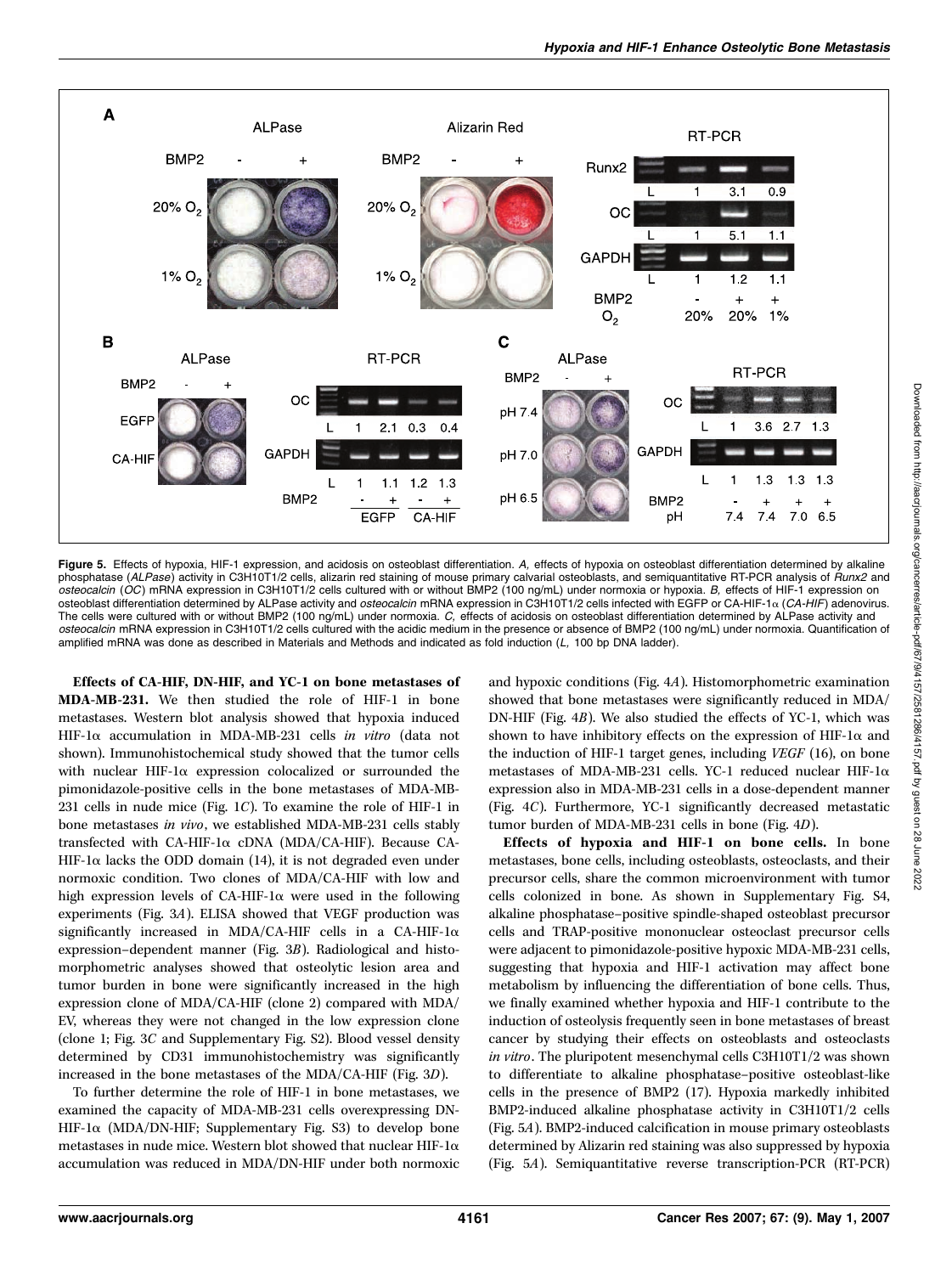analysis showed that hypoxia reduced BMP2-induced mRNA expression of the osteoblast differentiation markers, Runx2 and osteocalcin, in C3H10T1/2 cells (Fig. 5A). Consistent with these results, the introduction of CA-HIF-1 $\alpha$  by adenovirus inhibited BMP2-induced osteoblast differentiation and osteocalcin mRNA expression in C3H10T1/2 cells (Fig. 5B). In contrast, hypoxia increased TRAP-positive osteoclast-like cell formation in spleen cell cultures in the presence of sRANKL and M-CSF (Fig. 6A).

Hypoxia is frequently associated with low extracellular pH due to increased production of lactic acid through enhanced glycolysis (3). To approach the mechanisms of the suppressed differentiation of osteoblasts and the enhanced differentiation of osteoclasts under hypoxia, we examined the effects of acidosis on the differentiation of osteoblasts and osteoclasts. BMP2-induced alkaline phosphatase activity in C3H10T1/2 cells was reduced as the extracellular pH decreased (Fig. 5C). Acidic pH also suppressed BMP2-induced osteocalcin mRNA expression in C3H10T1/2 cells (Fig. 5C). In contrast, sRANKL and M-CSF–induced osteoclast differentiation in the spleen cell cultures was significantly increased in the low pH culture conditions (Fig. 6B).

## **Discussion**

In solid tumors, oxygen delivery to tumor cells is frequently reduced by deteriorating diffusion geometry, severe structural abnormalities of microvessels, and disturbed microcirculation, leading to induce hypoxia. Previous reports using clinical samples showed that median tumor oxygen concentrations are generally lower than the surrounding normal tissues (1). Although the oxygen concentrations in bone metastases in cancer patients have not been explored yet, our immunohistochemical study using the hypoxic marker pimonidazole showed the presence of hypoxic regions in the bone metastases of MDA-MB-231 human breast cancer cells in nude mice. Because tissue oxygenation is associated with tumor size (2), our data that even relatively small size tumors in mouse bones include substantial hypoxic regions suggest that larger tumor mass in human bones likely have increased volume of hypoxic tumor cells. These results suggest that hypoxia may affect the pathophysiology of bone metastases of breast cancer.

To study the role of hypoxia in bone metastases, we tested the effects of TOP3 in our animal model. When used in vivo, the HIV-



Figure 6. Effects of hypoxia and acidosis on osteoclast differentiation. Osteoclast-like cell formation was determined in spleen cell cultures in the presence of M-CSF (30 ng/mL) and sRANKL (50 ng/mL) under hypoxia (A) or acidic pH (B). Data are expressed as number of TRAP-positive multinucleated cells (MNC) per well per 48-well plate ( $n = 4$ /group). \*,  $P < 0.05$ , significantly different from normoxia or pH 7.4.

TAT fusion protein has been shown to be delivered to the entire body, including brain (13). The fusion protein is able to freely diffuse through cell membranes, and therefore through layers of tumor cells. Thus, HIV-TAT fusion proteins can be delivered to tissues where blood vessels are shut down, such as in ischemic brain (21). Consistent with the previous reports (12), our results showed that TOP3 was stabilized and caused caspase-3–induced apoptosis selectively in hypoxic MDA-MB-231 cells. Furthermore, animal experiments showed that the i.p. administration of TOP3 reduced the bone metastases as well as the orthotopic tumors of MDA-MB-231 cells. These results support the notion that hypoxia makes a substantial contribution to the development of bone metastases of breast cancer.

Hypoxia causes a variety of biological responses in tumor cells. The transcription factor HIF-1 is a master mediator of the hypoxic response of tumor cells and controls the up-regulation of a number of factors vital for tumor expansion, including angiogenic factors such as VEGF. Western blot analysis showed that hypoxia induced HIF-1a accumulation in MDA-MB-231 cells and immunohistochemical study revealed the hypoxia-associated nuclear HIF-1 $\alpha$ expression in MDA-MB-231 cells colonized in bone. The localization of the HIF-1 $\alpha$ -positive cells and the pimonidazole-incorporated cells was not identical (Fig. 1). However, according to the recent report by Sobhanifer et al.  $(22)$ , HIF-1 $\alpha$  expression is decreased in perinecrotic regions of solid tumors. In addition, pimonidazole accumulates in the cells only below  $1.3\%$  O<sub>2</sub>. These may account for the discrepancy.

The overexpression of CA-HIF-1 $\alpha$  in MDA-MB-231 cells increased the production of one of the HIF-1 target gene product VEGF. Furthermore, CA-HIF-1 $\alpha$  enhanced the progression of bone metastases of MDA-MB-231 cells accompanied with the increased number of CD31-positive microvessels. It is well known that angiogenesis is critical to tumor growth, survival, and metastasis (23). The previous reports showed that the inhibitors of angiogenesis reduced bone metastases in animal models (24, 25). These results collectively suggest that the promoted angiogenesis by the elevated VEGF production might play a causative role in the increased tumor burden in MDA/CA-HIF.

Breast cancer frequently causes osteolysis in bone metastases (11). Osteolysis in bone metastasis is thought to be due to the uncoupling between osteoclastic bone resorption and osteoblastic bone formation. It is widely recognized that osteolysis is caused by the production of osteoclast-activating factors such as parathyroid hormone-related protein (11). In addition, recent studies showed that the Wnt signal inhibitors, dickkopf-1 and secreted Frizzledrelated protein-2, also play roles in the development of osteolytic lesions in multiple myeloma by inhibiting bone formation (26, 27). Consistent with the previous reports (28, 29), our results showed that hypoxia inhibited osteoblast differentiation of the multipotent mesenchymal cells C3H10T1/2 and mouse primary calvarial osteoblasts in vitro. In addition, we showed that the introduction of CA-HIF-1a inhibited osteoblast differentiation of C3H10T1/2 cells, suggesting that hypoxia-induced inhibition of osteoblast differentiation is, at least in part, dependent on HIF-1. We also found that acidosis, which is frequently caused by hypoxia, has a negative effect on osteoblast differentiation as well as osteoblast function (30, 31). The result suggests that hypoxia-induced acidic microenvironment contributes to the inhibition of osteoblast differentiation. In contrast to the effects on osteoblast differentiation, hypoxia stimulated osteoclast-like cell formation in mouse spleen cell culture. Arnett et al. (32) and Fukuoka et al. (33) showed